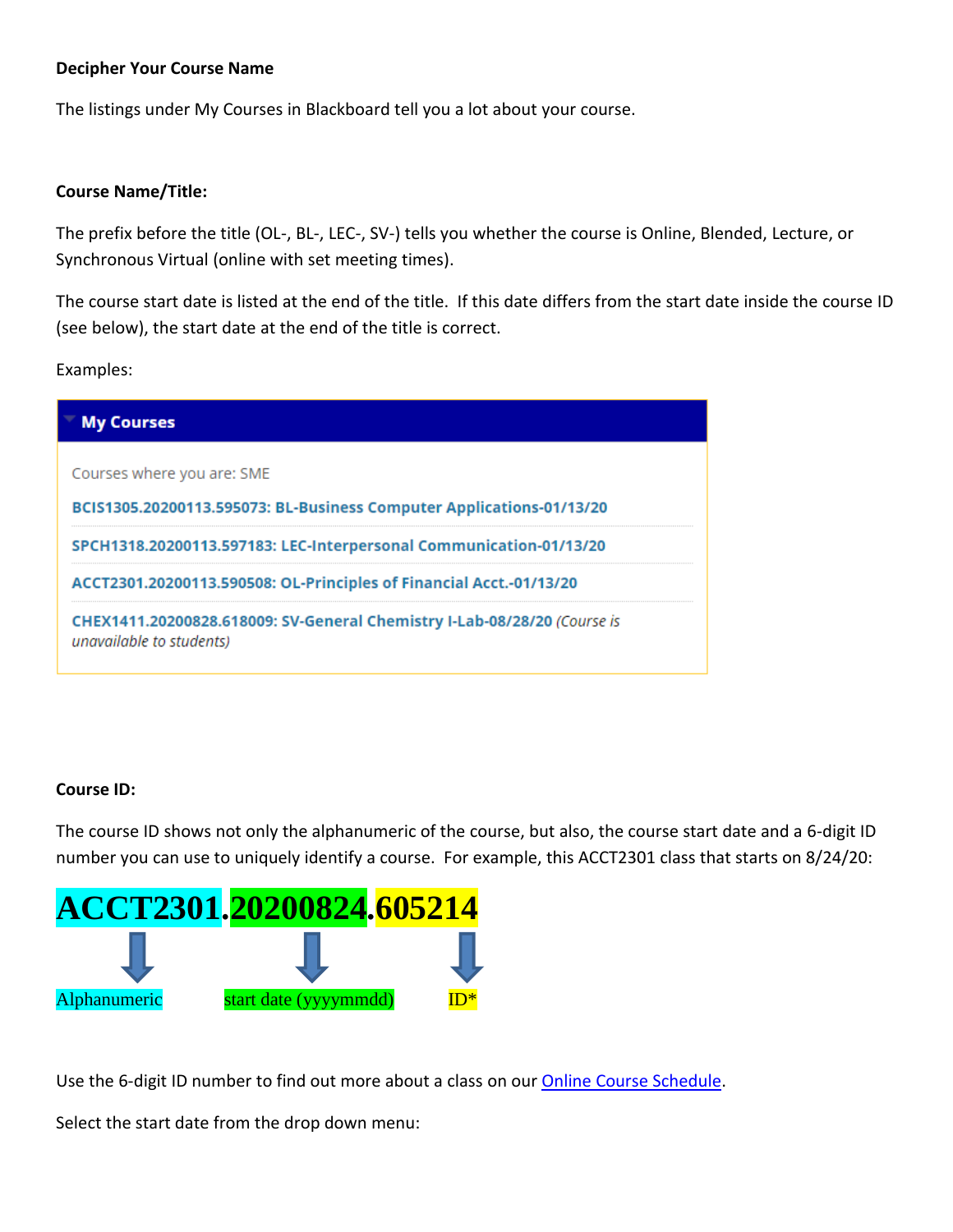Show Online, Blended, & Sync Virtual courses starting on [12/14/2020\* v] **View** \* denotes a major start date - more online sections available View this schedule for past start dates

| <b>Course/Section Number* Synonyn</b> |                     | ID     | <b>Course Title</b>                  | <b>Weeks</b> | <b>End Date</b> | <b>OER</b> | <b>Instructor</b>     |
|---------------------------------------|---------------------|--------|--------------------------------------|--------------|-----------------|------------|-----------------------|
| Social/BehavioralScience              |                     |        |                                      |              |                 |            |                       |
| <b>ANTH2346 TD001</b>                 | 32085               | 605679 | Seneral Anthropology (Self-Paced)    | 8            | 10/16/20        |            | No Creasman, Pearce   |
| <b>ANTH2351 TD002</b>                 | 32087               | 605681 | Cultural Anthropology (Self-Paced)   | 8            | 10/16/20        |            | Yes Volle, Lisa       |
| <b>ANTH2351 TM001</b>                 | 34690 <b>1</b>      | 608344 | Cultural Anthropology (Sync Virtual) | 16           | 12/11/20        |            | Yes Davidson, Jordan  |
| <b>ANTH2351 TM002</b>                 | 34693II             | 608347 | Cultural Anthropology (Sync Virtual) | 16           | 12/11/20        |            | Yes Raring-Hart, Mary |
| <b>ANTH2351 TM003</b>                 | 34695 <sup>II</sup> | 608349 | Cultural Anthropology (Sync Virtual) | 16           | 12/11/20        |            | Yes Raring-Hart, Mary |
| <b>ANTH2351 TS100</b>                 | 38865II             | 612561 | Cultural Anthropology (Blended)      | 16           | 12/11/20        |            | Yes Raring-Hart, Mary |
| ECON2301 TD001                        | 31853               | 605439 | Principles of Macroeconomics         | 16           | 12/11/20        |            | No Caffee, Lisa       |
|                                       |                     |        |                                      |              |                 |            |                       |

Locate the ID(s). (Hint: Use Ctrl F and enter the ID in the search box.)

The course section number gives you more information. For example, a section number of TD indicates that the course is online, and TM\_\_\_ indicates that the course is blended, with the lecture portion meeting on central campus in Killeen (unless it is scheduled as synchronous virtual, an online class with set meeting times). You can hover over any section number that appears in bold to see the location where the class meets. There is also a legend at the bottom of the schedule explaining all of the section number prefixes.

Note the additional information after the course title, specifying if the class is self-paced, synchronous virtual, blended, or a regular non-self-paced online class (ex, ECON2301 TD001 above).

Note the class lengths: ANTH2351-TD002 is 8 weeks long, while ANTH2351-TM001 is 16 weeks long.

Note the OER column: ANTH2346-TD001 is not an OER class, while ANTH2351-TD002 is an OER class.

You can learn more details about the classes at [WebAdvisor.](https://webadvisor.ctcd.org/)

Log on or use the Guest/Prospective Students feature. Let's use Guest/Prospective Students. The next screen allows you to search for sections: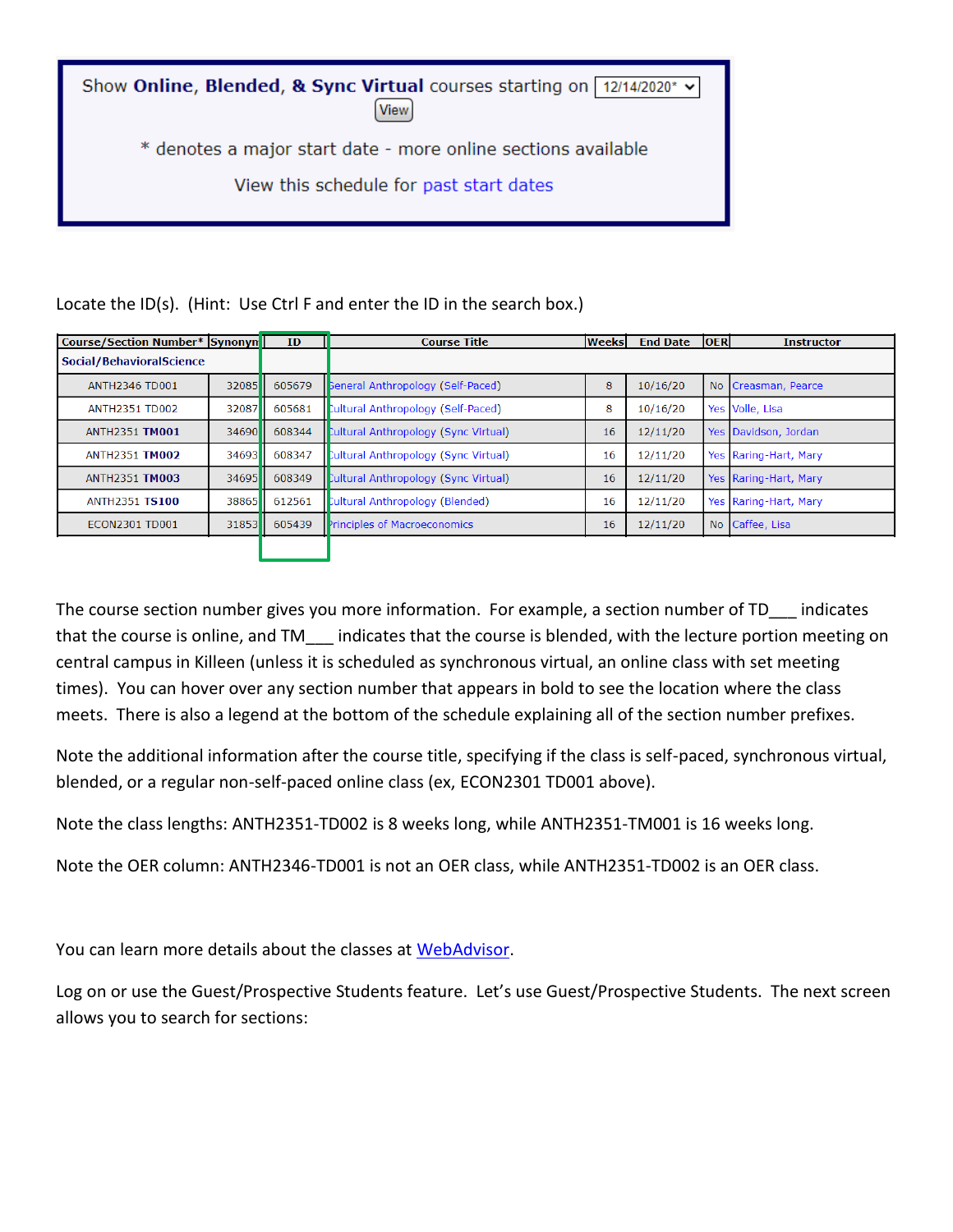| <b>PROSPECTIVE STUDENTS - WEBADVISOR FOR GUEST/PROSPECTIVE STUDENTS MENU</b> |                                  | <b>Welcome Guest!</b> |
|------------------------------------------------------------------------------|----------------------------------|-----------------------|
|                                                                              |                                  |                       |
|                                                                              | <b>Admission Information</b>     |                       |
| <b>User Account</b><br>I'm New to WebAdvisor<br>WebAdvisor User ID Lookup    | Self-Service Search for Sections |                       |

Search for sections by including as much information as possible:

| <b>EENTRAL</b><br>T <b>EXAS</b><br>COLLEGE | FOR STUDENTS OF THE REAL WORLD                                                                                                                                                                                                                                                                                                                                                                                                                                                                                                                                                                                                                                                                                                                                                                                                                                                                                                                            |
|--------------------------------------------|-----------------------------------------------------------------------------------------------------------------------------------------------------------------------------------------------------------------------------------------------------------------------------------------------------------------------------------------------------------------------------------------------------------------------------------------------------------------------------------------------------------------------------------------------------------------------------------------------------------------------------------------------------------------------------------------------------------------------------------------------------------------------------------------------------------------------------------------------------------------------------------------------------------------------------------------------------------|
|                                            | Search for Courses and Course Sections                                                                                                                                                                                                                                                                                                                                                                                                                                                                                                                                                                                                                                                                                                                                                                                                                                                                                                                    |
|                                            | Search for a course subject: account                                                                                                                                                                                                                                                                                                                                                                                                                                                                                                                                                                                                                                                                                                                                                                                                                                                                                                                      |
| <b>ACCT Accounting</b>                     |                                                                                                                                                                                                                                                                                                                                                                                                                                                                                                                                                                                                                                                                                                                                                                                                                                                                                                                                                           |
|                                            | <b>ACNT Accounting Technology</b>                                                                                                                                                                                                                                                                                                                                                                                                                                                                                                                                                                                                                                                                                                                                                                                                                                                                                                                         |
|                                            |                                                                                                                                                                                                                                                                                                                                                                                                                                                                                                                                                                                                                                                                                                                                                                                                                                                                                                                                                           |
|                                            | ACCT-2301 Principles of Financial Acct. (3 Credits)                                                                                                                                                                                                                                                                                                                                                                                                                                                                                                                                                                                                                                                                                                                                                                                                                                                                                                       |
|                                            | This course is an introduction to the fundamental concepts of financial accounting as prescribed by U.S. generally accepted accounting principles (GAAP) as applied to transactions and events<br>that affect business organizations. Students will examine the procedures and systems to accumulate, analyze, measure, and record financial transactions. Students will use recorded financial<br>information to prepare a balance sheet, income statement, statement of cash flows, and statement of shareholders' equity to communicate the business entity's results of operations and<br>financial position to users of financial information who are external to the company. Students will study the nature of assets, liabilities, and owners' equity while learning to use reported<br>financial information for purposes of making decisions about the company. Students will be exposed to International Financial Reporting Standards (IFRS). |
| Requisites:                                | <b>None</b>                                                                                                                                                                                                                                                                                                                                                                                                                                                                                                                                                                                                                                                                                                                                                                                                                                                                                                                                               |
| Offered:                                   | <b>Every Semester</b>                                                                                                                                                                                                                                                                                                                                                                                                                                                                                                                                                                                                                                                                                                                                                                                                                                                                                                                                     |
| Syllabus:                                  | <b>ACCT-2301</b>                                                                                                                                                                                                                                                                                                                                                                                                                                                                                                                                                                                                                                                                                                                                                                                                                                                                                                                                          |
|                                            | <sup>&gt;</sup> View Available Sections for ACCT-2301                                                                                                                                                                                                                                                                                                                                                                                                                                                                                                                                                                                                                                                                                                                                                                                                                                                                                                     |
|                                            | ACCT-2302 Principles of Managerial Acct. (3 Credits)                                                                                                                                                                                                                                                                                                                                                                                                                                                                                                                                                                                                                                                                                                                                                                                                                                                                                                      |
|                                            | This course is an introduction to the fundamental concepts of managerial accounting appropriate for all organizations. Students will study information from the entity's accounting system<br>relevant to decisions made by internal managers, as distinguished from information 13 relevant to users who are external to the company. The emphasis is on the identification and<br>assignment of product costs, operational budgeting and planning, cost control, and management decision making. Topics include product costing methodologies, cost behavior, operational<br>and capital budgeting, and performance evaluation.                                                                                                                                                                                                                                                                                                                         |
| Requisites:                                | Completion of ACCT-2301. - Must be completed prior to taking this course.                                                                                                                                                                                                                                                                                                                                                                                                                                                                                                                                                                                                                                                                                                                                                                                                                                                                                 |
| Offered:                                   | <b>Every Semester</b>                                                                                                                                                                                                                                                                                                                                                                                                                                                                                                                                                                                                                                                                                                                                                                                                                                                                                                                                     |
| Syllabus:                                  | <b>ACCT-2302</b>                                                                                                                                                                                                                                                                                                                                                                                                                                                                                                                                                                                                                                                                                                                                                                                                                                                                                                                                          |
|                                            | > View Available Sections for ACCT-2302                                                                                                                                                                                                                                                                                                                                                                                                                                                                                                                                                                                                                                                                                                                                                                                                                                                                                                                   |

Click "View Available Sections" for the course. Here are the results: